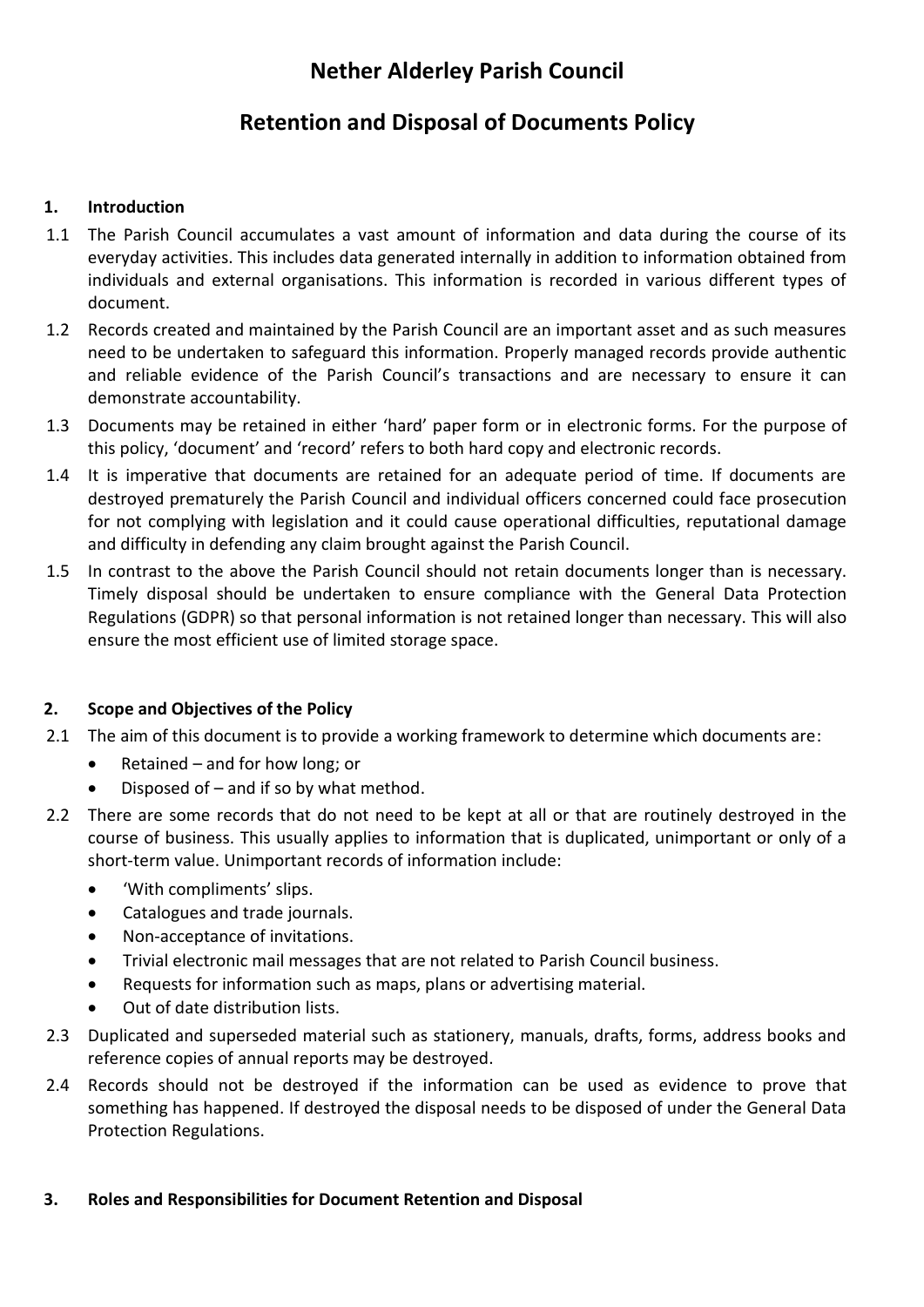- 3.1 Councils are responsible for determining whether to retain or dispose of documents and should undertake a review of documentation at least on an annual basis to ensure that any unnecessary documentation being held is disposed of under the General Data Protection Regulations.
- 3.2 Councils should ensure that all employees are aware of the retention/disposal schedule.

#### **4. Document Retention Protocol**

- 4.1 Councils should have in place an adequate system for documenting the activities of their service. This system should take into account the legislative and regulatory environments to which they work.
- 4.2 Records of each activity should be complete and accurate enough to allow employees and their successors to undertake appropriate actions in the context of their responsibilities to:
	- Facilitate an audit or examination of the business by anyone so authorised.
	- Protect the legal and other rights of the Council, its clients and any other persons affected by its actions.
	- Verify individual consent to record, manage and record disposal of their personal data.
	- Provide authenticity of the records so that the evidence derived from them is shown to be credible and authoritative.
- 4.3 To facilitate this the following principles should be adopted:
	- Records created and maintained should be arranged in a record-keeping system that will enable quick and easy retrieval of information under the General Data Protection Regulations.
	- Documents that are no longer required for operational purposes but need retaining should be placed at the records office.
- 4.4 The retention schedules in *Appendix A: Retention and Disposal of Documents* provide guidance on the recommended minimum retention periods for specific classes of documents and records. These schedules have been compiled from recommended best practice from the Public Records Office, the Records Management Society of Great Britain and in accordance with relevant legislation.
- 4.5 Whenever there is a possibility of litigation, the records and information that are likely to be affected should not be amended or disposed of until the threat of litigation has been removed.

#### **5. Document Disposal Protocol**

- 5.1 Documents should only be disposed of if reviewed in accordance with the following:
	- Is retention required to fulfil statutory or other regulatory requirements?
	- Is retention required to meet the operational needs of the service?
	- Is retention required to evidence events in the case of dispute?
	- Is retention required because the document or record is of historic interest or intrinsic value?
- 5.2 When documents are scheduled for disposal the method of disposal should be appropriate to the nature and sensitivity of the documents concerned. A record of the disposal will be kept to comply with the General Data Protection Regulations.
- 5.3 Documents can be disposed of by any of the following methods:
	- Non-confidential records: place in waste paper bin for disposal.
	- Confidential records or records giving personal information: shred documents.
	- Deletion of computer records.
	- Transmission of records to an external body such as the County Records Office.
- 5.4 The following principles should be followed when disposing of records:
	- All records containing personal or confidential information should be destroyed at the end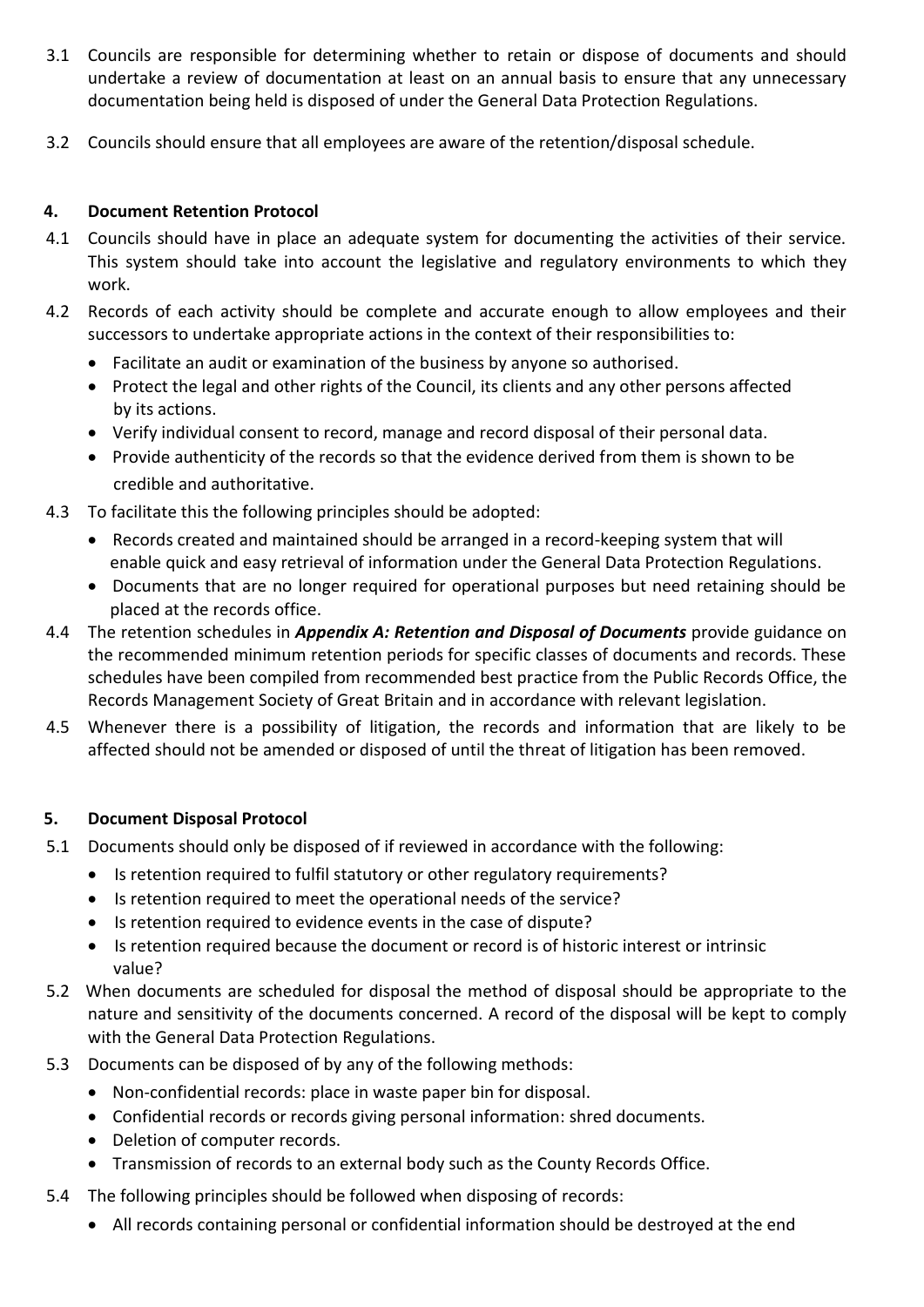of the retention period. Failure to do so could lead to the Council being prosecuted under the General Data Protection Regulations.

- the Freedom of Information Act or cause reputational damage.
- Where computer records are deleted steps should be taken to ensure that data is 'virtually impossible to retrieve' as advised by the Information Commissioner.
- Where documents are of historical interest it may be appropriate that they are transmitted to the County Records office.
- Back-up copies of documents should also be destroyed (including electronic or photographed documents unless specific provisions exist for their disposal).
- 5.5 Records should be maintained of appropriate disposals. These records should contain the following information:
	- The name of the document destroyed.
	- The date the document was destroyed.
	- The method of disposal.

#### **6. Data Protection Act 1998 – Obligation to Dispose of Certain Data**

6.1 The Data Protection Act 1998 ('Fifth Principle') requires that personal information must not be retained longer than is necessary for the purpose for which it was originally obtained. Section 1 of the Data Protection Act defines personal information as:

Data that relates to a living individual who can be identified:

- a) from the data, or
- b) from those data and other information which is in the possession of, or is likely to come into the possession of the data controller.

 It includes any expression of opinion about the individual and any indication of the intentions of the Council or other person in respect of the individual.

- 6.2 The Data Protection Act provides an exemption for information about identifiable living individuals that is held for research, statistical or historical purposes to be held indefinitely provided that the specific requirements are met.
- 6.3 Councils are responsible for ensuring that they comply with the principles of the under the General Data Protection Regulations namely:
	- Personal data is processed fairly and lawfully and, in particular, shall not be processed unless specific conditions are met.
	- Personal data shall only be obtained for specific purposes and processed in a compatible manner.
	- Personal data shall be adequate, relevant, but not excessive.
	- Personal data shall be accurate and up to date.
	- Personal data shall not be kept for longer than is necessary.
	- Personal data shall be processed in accordance with the rights of the data subject.
	- Personal data shall be kept secure.
- 6.4 External storage providers or archivists that are holding Council documents must also comply with the above principles of the General Data Protection Regulations.

#### **7. Scanning of Documents**

7.1 In general, once a document has been scanned on to a document image system the original becomes redundant. There is no specific legislation covering the format for which local government records are retained following electronic storage, except for those prescribed by HM Revenue and Customs.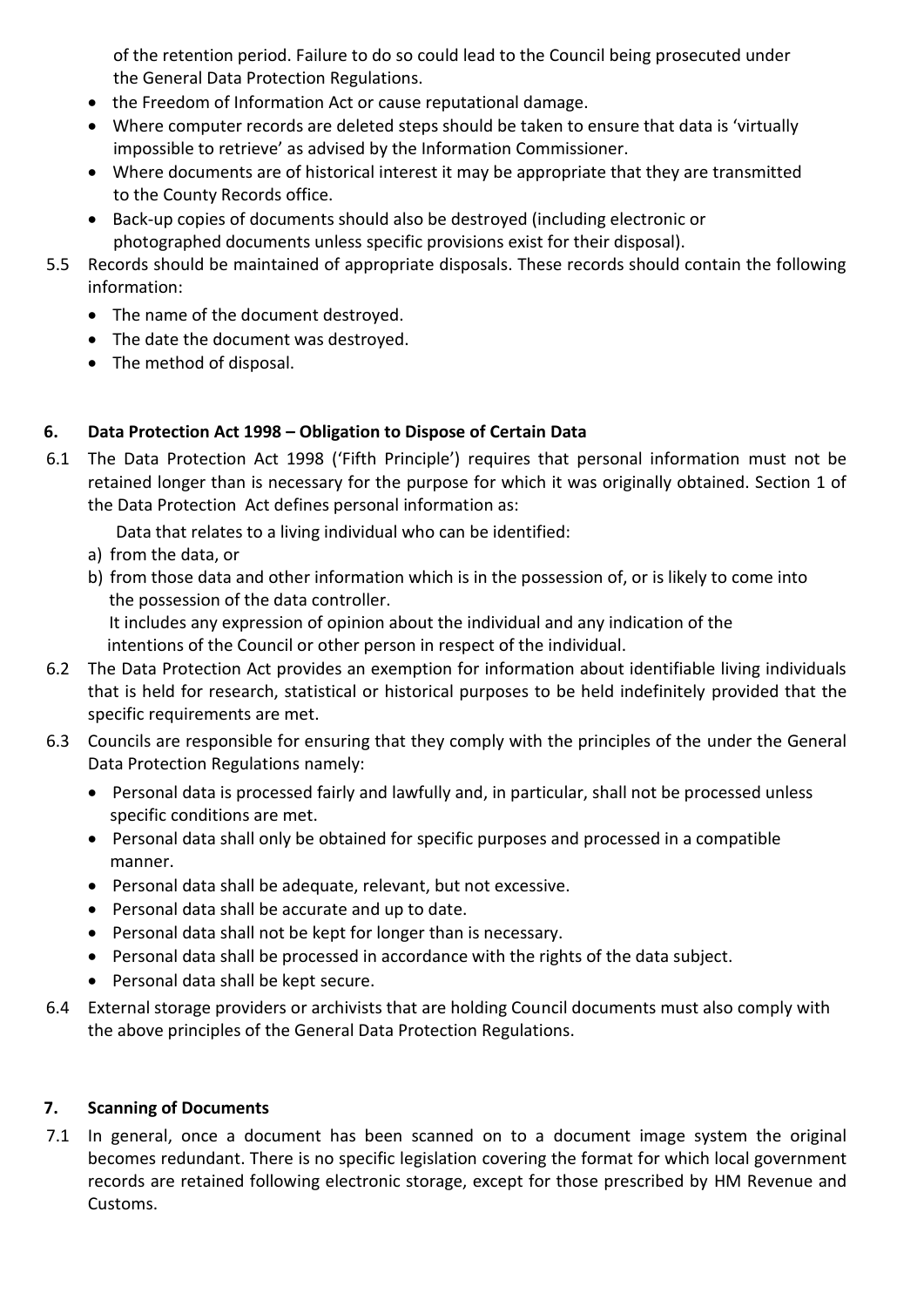- 7.2 As a general rule hard copies of scanned documents should be retained for three months after scanning.
- 7.3 Original documents required for VAT and tax purposes should be retained for six years unless a shorter period has been agreed with HM Revenue and Customs.

#### **8. Review of Document Retention**

- 8.1 It is planned to review, update and where appropriate amend this document on a regular basis (at least every three years in accordance with the *Code of Practice on the Management of Records*  issued by the Lord Chancellor).
- 8.2 This document has been compiled from various sources of recommended best practice and with reference to the following documents and publications:
	- *Local Council Administration*, Charles Arnold-Baker, 910<sup>h</sup> edition, Chapter 11
	- Local Government Act 1972, sections 225 229, section 234
	- SLCC Advice Note 316 Retaining Important Documents
	- SLCC Clerks' Manual: Storing Books and Documents
	- • *Lord Chancellor's Code of Practice on the Management of Records* issued under Section 46 of the *Freedom of Information Act 2000*

#### **9. List of Documents**

9.1 The full list of the Council's documents and the procedures for retention or disposal can be found in Appendix A: List of Documents for Retention and Disposal. This is updated regularly in accordance with any changes to legal requirements.

Adopted: 11th February 2019

Reviewed: 7<sup>th</sup> February 2022

Signed: Chairman of Nether Alderley Parish Council)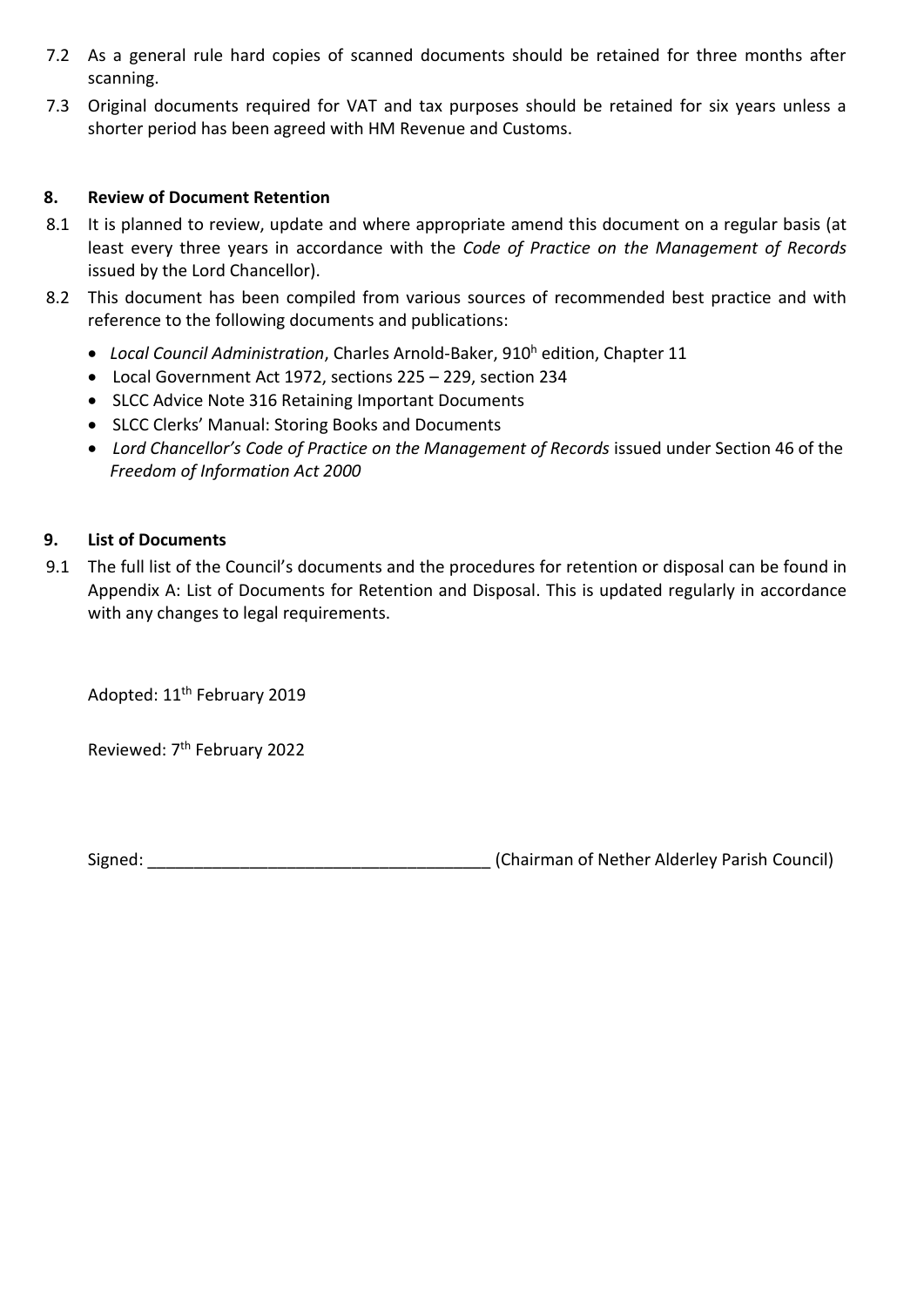# **Nether Alderley Parish Council**

## **Appendix A: Retention and Disposal of Documents**

| <b>Document</b>                                       | <b>Minimum</b><br><b>Retention Period</b> | Reason                              | <b>Location</b><br><b>Retained</b>   | <b>Disposal</b>                                                                                                                                                                                                                                   |
|-------------------------------------------------------|-------------------------------------------|-------------------------------------|--------------------------------------|---------------------------------------------------------------------------------------------------------------------------------------------------------------------------------------------------------------------------------------------------|
| <b>Minutes</b>                                        | Indefinite                                | Archive                             | With the<br>Clerk<br>/Archived       | Original signed paper<br>copies of Council<br>minutes of meetings<br>must be kept<br>indefinitely in safe<br>storage. At regular<br>intervals of not more<br>than 5 years, they<br>must be archived<br>and deposited with<br>the Higher Authority |
| Agendas                                               | 5 years                                   | Management                          | With the<br>Clerk                    | Bin (shred<br>confidential waste)                                                                                                                                                                                                                 |
| Accident/incident reports                             | 20 years                                  | <b>Potential claims</b>             | With the<br>Clerk<br>/Parish<br>Hall | Confidential waste<br>A list will be kept of<br>those documents<br>disposed of to meet<br>the requirements of<br>the GDPR<br>regulations.                                                                                                         |
| Scales of fees and charges                            | 6 years                                   | Management                          | With the<br>Clerk                    | Bin                                                                                                                                                                                                                                               |
| Receipt and payment<br>accounts                       | Indefinite                                | Archive                             | With the<br>Clerk<br>/Parish<br>Hall | N/A                                                                                                                                                                                                                                               |
| Receipt books of all kinds                            | 6 years                                   | <b>VAT</b>                          | With the<br>Clerk<br>/Parish<br>Hall | Bin                                                                                                                                                                                                                                               |
| Bank statements including<br>deposit/savings accounts | Last completed<br>audit year              | Audit                               | With the<br>Clerk<br>/Parish<br>Hall | Confidential waste                                                                                                                                                                                                                                |
| Bank paying-in books                                  | Last completed<br>audit year              | Audit                               | With the<br>Clerk<br>/Parish<br>Hall | Confidential waste                                                                                                                                                                                                                                |
| Cheque book stubs                                     | Last completed<br>audit year              | Audit                               | With the<br>Clerk<br>/Parish<br>Hall | Confidential waste                                                                                                                                                                                                                                |
| Quotations and tenders                                | 6 years                                   | Limitation Act 1980<br>(as amended) | With the<br>Clerk                    | Confidential waste A<br>list will be kept of                                                                                                                                                                                                      |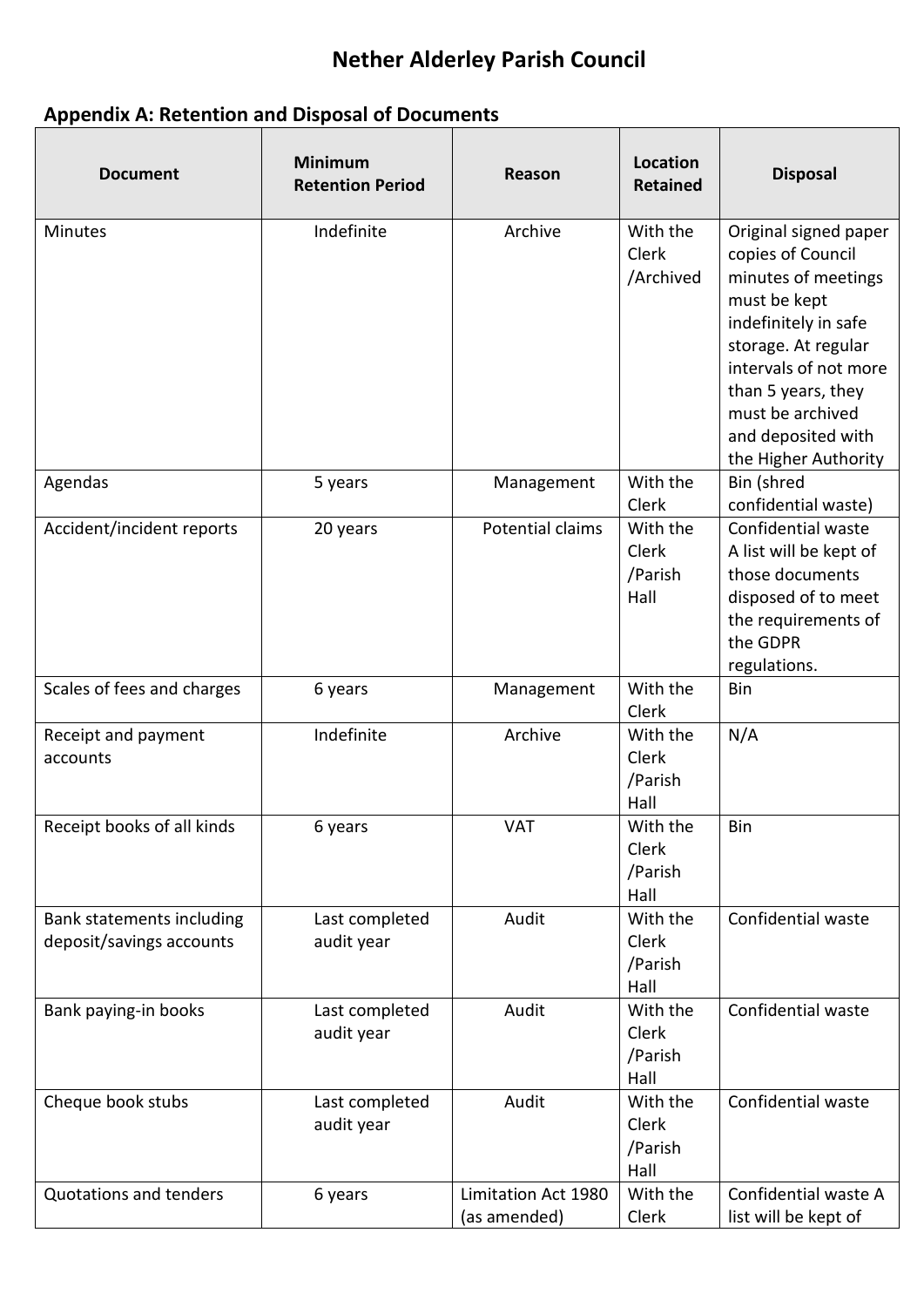| <b>Document</b>                                                  | <b>Minimum</b><br>Reason<br><b>Retention Period</b>                     |                                                                                                         | <b>Location</b><br><b>Retained</b>          | <b>Disposal</b>                                                                           |
|------------------------------------------------------------------|-------------------------------------------------------------------------|---------------------------------------------------------------------------------------------------------|---------------------------------------------|-------------------------------------------------------------------------------------------|
|                                                                  |                                                                         |                                                                                                         |                                             | those documents<br>disposed of to meet<br>the requirements of<br>the GDPR<br>regulations. |
| Paid invoices                                                    | 6 years                                                                 | <b>VAT</b>                                                                                              | With the<br>Clerk<br>/Parish<br>Hall        | Confidential waste                                                                        |
| Paid cheques                                                     | 6 years                                                                 | Limitation Act 1980<br>(as amended)                                                                     | With the<br>Clerk<br>/Parish<br>Hall        | Confidential waste                                                                        |
| VAT records                                                      | 6 years generally but<br>20 years for VAT on<br>rents                   | <b>VAT</b>                                                                                              | With the<br>Clerk<br>/Parish<br>Hall        | Confidential waste                                                                        |
| Petty cash, postage and<br>telephone books                       | 6 years                                                                 | Tax, VAT,<br>Limitation Act 1980<br>(as amended)                                                        | With the<br>Clerk                           | Confidential waste                                                                        |
| Timesheets                                                       | Last completed audit<br>year<br>3 years                                 | Audit<br>(requirement)<br>Personal injury<br>(best practice)                                            | With the<br>Clerk                           | Bin                                                                                       |
| Wages books/payroll                                              | 12 years                                                                | Superannuation                                                                                          | SPS Ltd./<br>With the<br>Clerk              | Confidential waste                                                                        |
| Insurance policies                                               | While valid (but see<br>next two items below)                           | Management                                                                                              | With the<br>Clerk<br>/Parish<br>Hall        | <b>Bin</b>                                                                                |
| Insurance company names<br>and policy numbers                    | Indefinite                                                              | Management                                                                                              | With the<br>Clerk<br>/Parish<br>Hall        | N/A                                                                                       |
| Certificates for insurance<br>against liability for<br>employees | 40 years from date on<br>which insurance<br>commenced or was<br>renewed | The Employers'<br>Liability<br>(Compulsory<br>Insurance)<br>Regulations 1998<br>(SI 2753)<br>Management | With the<br><b>Clerk</b><br>/Parish<br>Hall | Bin                                                                                       |
| Investments                                                      | Indefinite                                                              | Audit,<br>Management                                                                                    | With the<br>Clerk<br>/Parish<br>Hall        | N/A                                                                                       |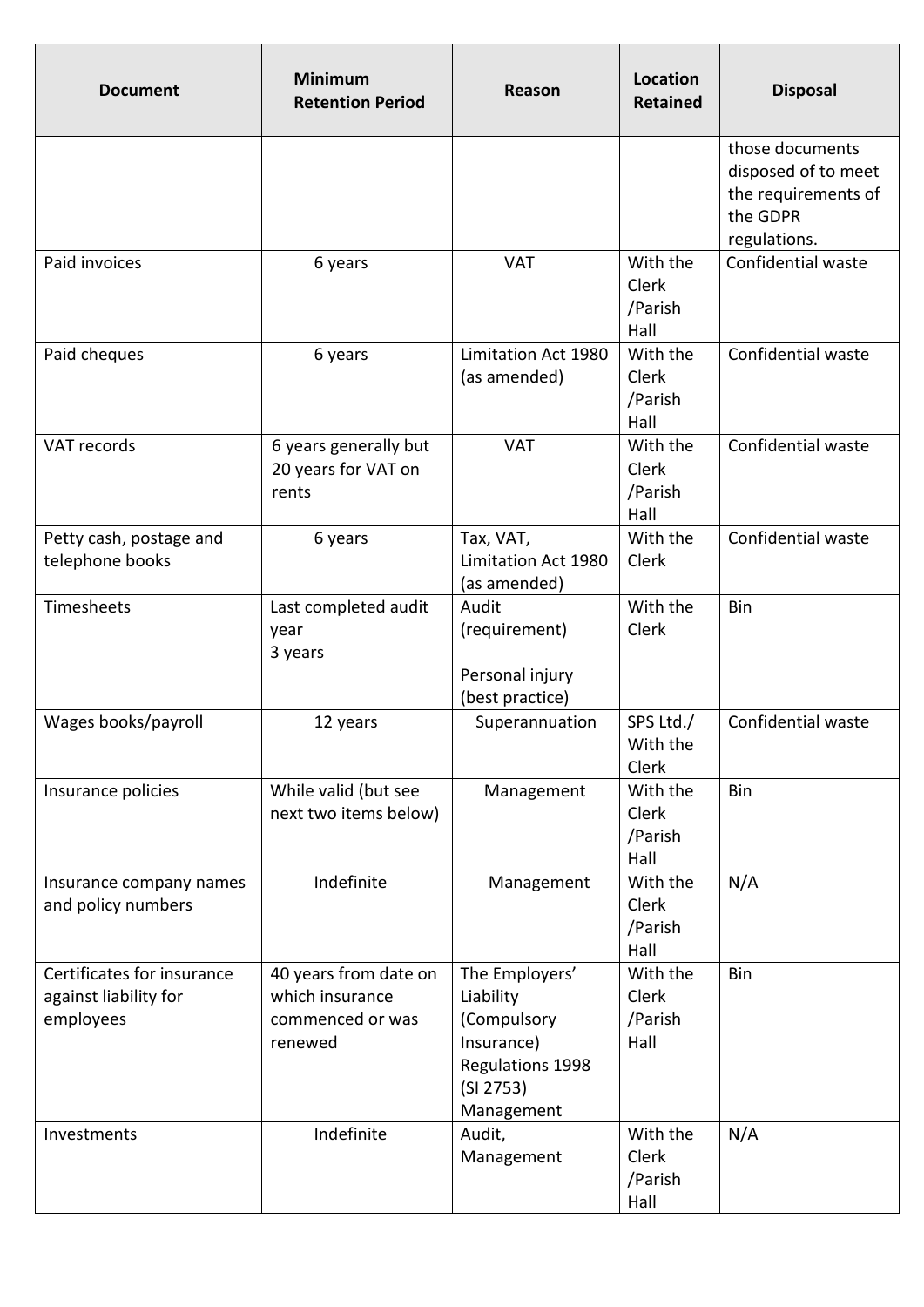| <b>Document</b>                                                                                                | <b>Minimum</b><br><b>Retention Period</b>                                                                                   | Reason                                                                                                                                                                                                                                                                                                                                                            | <b>Location</b><br><b>Retained</b>   | <b>Disposal</b>                                                                                                                            |
|----------------------------------------------------------------------------------------------------------------|-----------------------------------------------------------------------------------------------------------------------------|-------------------------------------------------------------------------------------------------------------------------------------------------------------------------------------------------------------------------------------------------------------------------------------------------------------------------------------------------------------------|--------------------------------------|--------------------------------------------------------------------------------------------------------------------------------------------|
| Title deeds, leases,<br>agreements, contracts                                                                  | Indefinite                                                                                                                  | Audit,<br>Management                                                                                                                                                                                                                                                                                                                                              | Bank/With<br>the Clerk               | N/A                                                                                                                                        |
| Members' allowances<br>register                                                                                | 6 years                                                                                                                     | Tax, Limitation Act<br>1980 (as amended)                                                                                                                                                                                                                                                                                                                          | With the<br>Clerk<br>/Parish<br>Hall | Confidential waste.<br>A list will be kept of<br>those documents<br>disposed of to meet<br>the requirements of<br>the GDPR<br>regulations. |
| Information from other<br>bodies<br>e.g. circulars from county<br>associations, NALC,<br>principal authorities | Retained for as long as<br>it is useful and<br>relevant                                                                     |                                                                                                                                                                                                                                                                                                                                                                   | With the<br>Clerk                    | Bin                                                                                                                                        |
| Local/historical information                                                                                   | Indefinite $-$ to be<br>securely kept for<br>benefit of the Parish                                                          | Councils may<br>acquire records of<br>local interest and<br>accept gifts or<br>records of general<br>and local interest in<br>order to promote<br>the use for such<br>records (defined as<br>materials in written<br>or other form<br>setting out facts or<br>events or<br>otherwise<br>recording<br>information).                                                | With the<br>Clerk /<br>Parish Hall   | N/A                                                                                                                                        |
| Magazines and journals                                                                                         | Council may wish to<br>keep its own<br>publications<br>For others retain for<br>as long as they are<br>useful and relevant. | The Legal Deposit<br>Libraries Act 2003<br>(the 2003 Act)<br>requires a local<br>council which after<br>1 <sup>st</sup> February 2004<br>has published<br>works in print (this<br>includes a<br>pamphlet,<br>magazine or<br>newspaper, a<br>map, plan, chart or<br>table) to deliver,<br>at its own<br>expense, a copy of<br>them to the British<br>Library Board | With the<br>Clerk                    | Bin if applicable                                                                                                                          |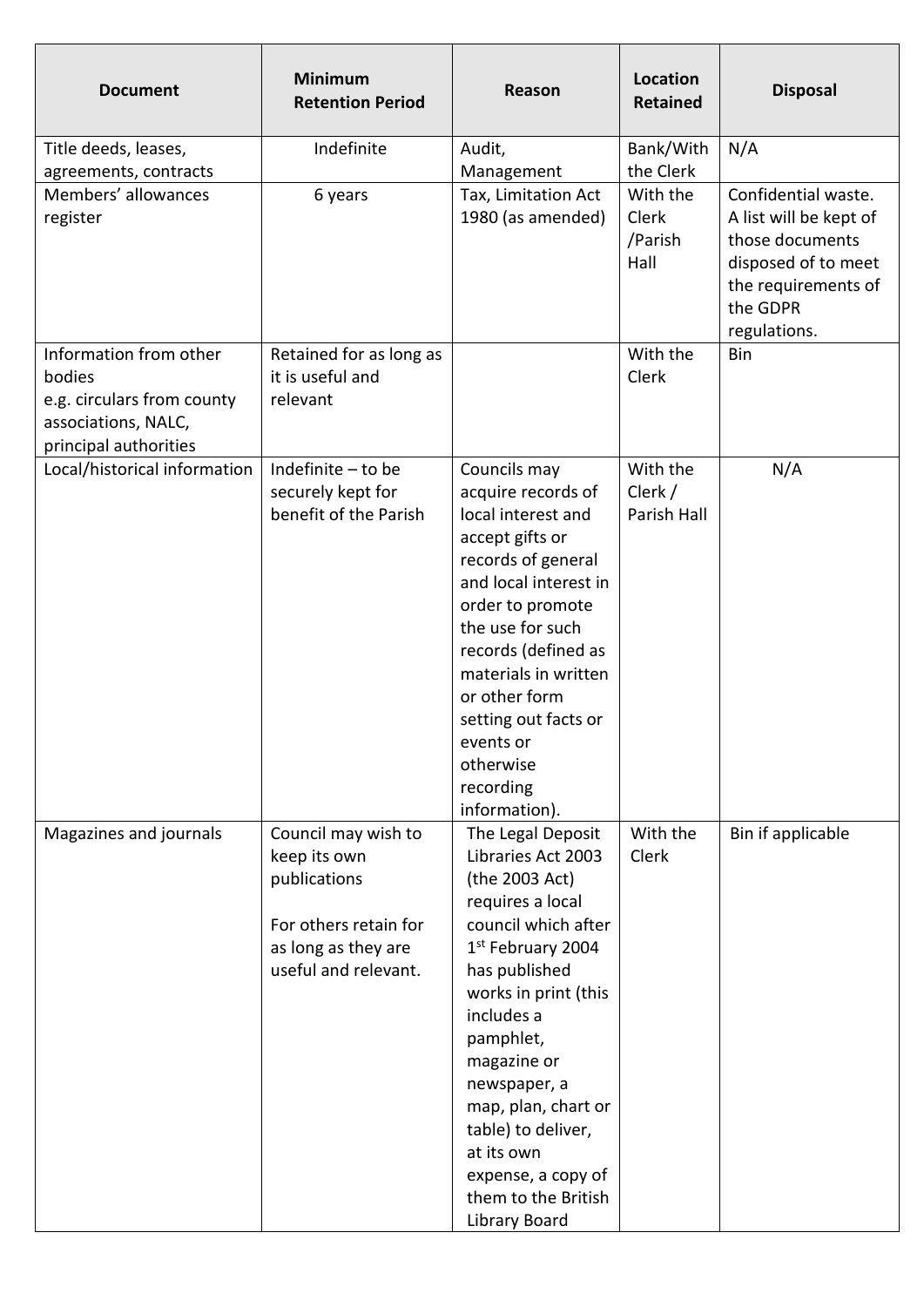| <b>Document</b>                                                                                                                                                                                                                                  | <b>Minimum</b><br>Reason<br><b>Retention Period</b>                                                                                                                                                                                                                                                                                                                    |                                                                                                                                                                                                                             | <b>Location</b><br><b>Retained</b>   | <b>Disposal</b>                                                                                                                                                                                                                                                            |
|--------------------------------------------------------------------------------------------------------------------------------------------------------------------------------------------------------------------------------------------------|------------------------------------------------------------------------------------------------------------------------------------------------------------------------------------------------------------------------------------------------------------------------------------------------------------------------------------------------------------------------|-----------------------------------------------------------------------------------------------------------------------------------------------------------------------------------------------------------------------------|--------------------------------------|----------------------------------------------------------------------------------------------------------------------------------------------------------------------------------------------------------------------------------------------------------------------------|
|                                                                                                                                                                                                                                                  |                                                                                                                                                                                                                                                                                                                                                                        | (which manages<br>and controls the<br>British Library).<br>Printed works as<br>defined by the<br>2003 Act<br>published by a<br>local council<br>therefore<br>constitute<br>materials which<br>the British Library<br>holds. |                                      |                                                                                                                                                                                                                                                                            |
| <b>Record-keeping</b>                                                                                                                                                                                                                            |                                                                                                                                                                                                                                                                                                                                                                        |                                                                                                                                                                                                                             |                                      |                                                                                                                                                                                                                                                                            |
| To ensure records are<br>easily accessible it is<br>necessary to comply with<br>the following:<br>A list of files stored in<br>$\bullet$<br>cabinets will be kept<br>Electronic files will be<br>$\bullet$<br>saved using relevant<br>file names | The electronic files will<br>be backed up<br>periodically in a cloud-<br>based programme<br>(Microsoft OneDrive)                                                                                                                                                                                                                                                       | Management                                                                                                                                                                                                                  | With the<br>Clerk                    | Documentation no<br>longer required will<br>be disposed of,<br>ensuring any<br>confidential<br>documents are<br>destroyed as<br>confidential waste.<br>A list will be kept of<br>those documents<br>disposed of to meet<br>the requirements of<br>the GDPR<br>regulations. |
| General correspondence                                                                                                                                                                                                                           | Unless it relates to<br>specific categories<br>outlined in the policy,<br>correspondence, both<br>paper and electronic,<br>should be kept.<br>Records should be<br>kept for as long as<br>they are needed for<br>reference or<br>accountability<br>purposes, to comply<br>with regulatory<br>requirements or to<br>protect legal and<br>other rights and<br>interests. | Management                                                                                                                                                                                                                  | With the<br>Clerk<br>/Parish<br>Hall | Bin (shred<br>confidential waste)<br>A list will be kept of<br>those documents<br>disposed of to meet<br>the requirements of<br>the GDPR<br>regulations.                                                                                                                   |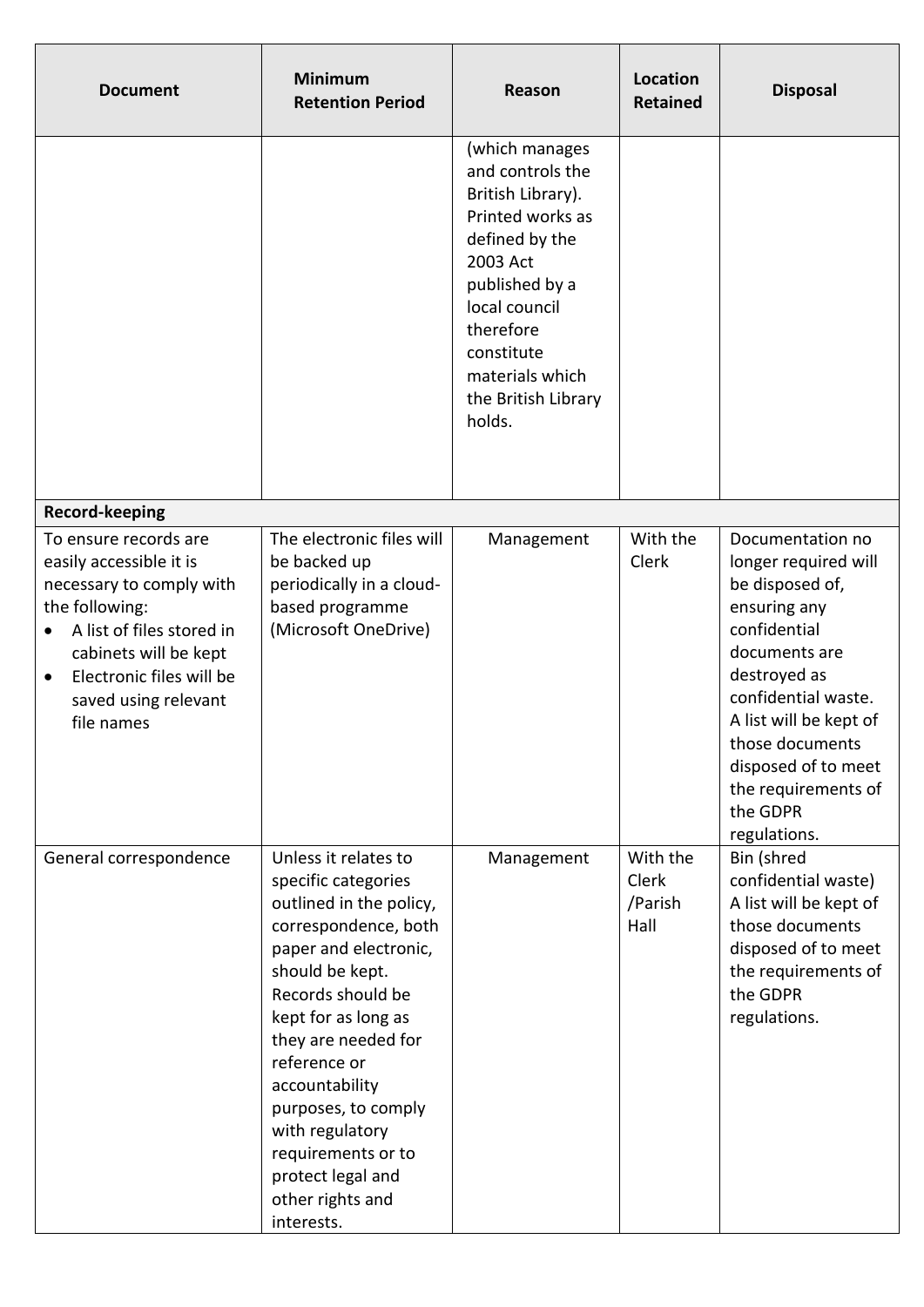| <b>Document</b>                                                                                               | <b>Minimum</b><br><b>Retention Period</b>                                                                                                                                                                                                                                                                                              | Reason                                                                                                                                                                                                                                                                                                                                          | <b>Location</b><br><b>Retained</b>   | <b>Disposal</b>                                                                                                                            |
|---------------------------------------------------------------------------------------------------------------|----------------------------------------------------------------------------------------------------------------------------------------------------------------------------------------------------------------------------------------------------------------------------------------------------------------------------------------|-------------------------------------------------------------------------------------------------------------------------------------------------------------------------------------------------------------------------------------------------------------------------------------------------------------------------------------------------|--------------------------------------|--------------------------------------------------------------------------------------------------------------------------------------------|
| Correspondence relating to<br>staff                                                                           | If related to Audit, see<br>relevant sections<br>above.<br>Should be kept<br>securely and personal<br>data in relation to<br>staff should not be<br>kept for longer than is<br>necessary for the<br>purpose it was held.<br>Likely time limits for<br>tribunal claims<br>between 3-6 months<br>Recommend this<br>period be for 3 years | After an<br>employment<br>relationship has<br>ended, a council<br>may need to retain<br>and access staff<br>records for former<br>staff for the<br>purpose of giving<br>references,<br>payment of tax,<br>national insurance<br>contributions and<br>pensions, and in<br>respect of any<br>related legal claims<br>made against the<br>council. | With the<br>Clerk<br>/Parish<br>Hall | Confidential waste<br>A list will be kept of<br>those documents<br>disposed of to meet<br>the requirements of<br>the GDPR<br>regulations.  |
| Documents from legal matters, negligence and other torts                                                      |                                                                                                                                                                                                                                                                                                                                        |                                                                                                                                                                                                                                                                                                                                                 |                                      |                                                                                                                                            |
| Most legal proceedings are governed by the Limitation Act 1980 (as amended). The 1980 Act provides that legal |                                                                                                                                                                                                                                                                                                                                        |                                                                                                                                                                                                                                                                                                                                                 |                                      |                                                                                                                                            |
| claims may not be commenced after a specified period. Where the limitation periods are longer than other      |                                                                                                                                                                                                                                                                                                                                        |                                                                                                                                                                                                                                                                                                                                                 |                                      |                                                                                                                                            |
| periods specified the documentation should be kept for the longer period specified. Some types of legal       |                                                                                                                                                                                                                                                                                                                                        |                                                                                                                                                                                                                                                                                                                                                 |                                      |                                                                                                                                            |
| proceedings may fall within two or more categories.                                                           |                                                                                                                                                                                                                                                                                                                                        |                                                                                                                                                                                                                                                                                                                                                 |                                      |                                                                                                                                            |
| If in doubt, keep for the longest of the three limitation periods.                                            |                                                                                                                                                                                                                                                                                                                                        |                                                                                                                                                                                                                                                                                                                                                 |                                      |                                                                                                                                            |
| Negligence                                                                                                    | 6 years                                                                                                                                                                                                                                                                                                                                |                                                                                                                                                                                                                                                                                                                                                 | With the<br>Clerk<br>/Parish<br>Hall | Confidential waste.<br>A list will be kept of<br>those documents<br>disposed of to meet<br>the requirements of<br>the GDPR<br>regulations. |
| Defamation                                                                                                    | 1 year                                                                                                                                                                                                                                                                                                                                 |                                                                                                                                                                                                                                                                                                                                                 | With the<br>Clerk<br>/Parish<br>Hall | Confidential waste. A<br>list will be kept of<br>those documents<br>disposed of to meet<br>the requirements of<br>the GDPR<br>regulations. |

Contract 6 years 6 years With the

Clerk /Parish Hall

Confidential waste. A list will be kept of those documents disposed of to meet the requirements of

the GDPR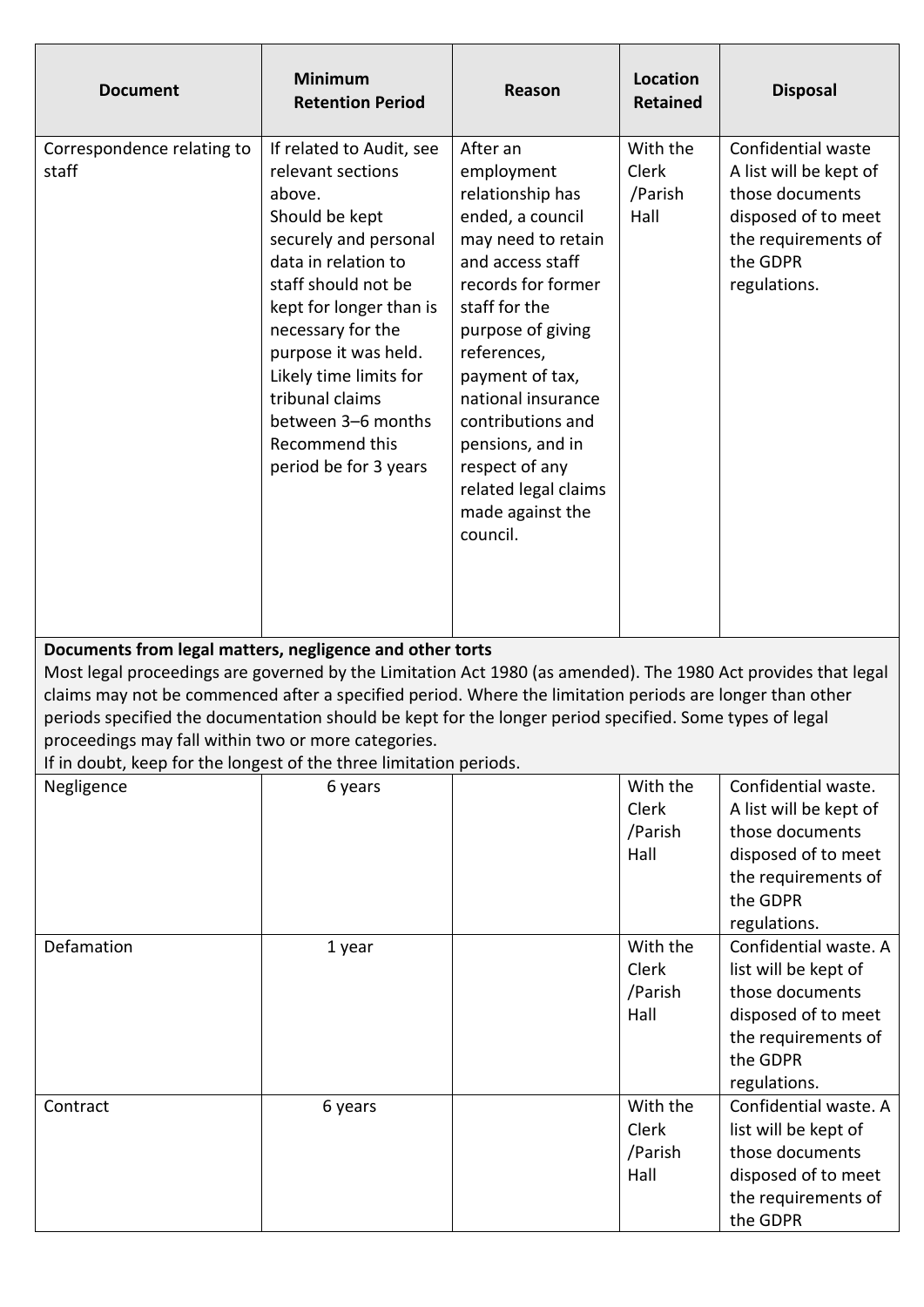| <b>Document</b>                                                             | <b>Minimum</b><br>Reason<br><b>Retention Period</b>                      |            | Location<br><b>Retained</b>          | <b>Disposal</b>                                                                                                                            |
|-----------------------------------------------------------------------------|--------------------------------------------------------------------------|------------|--------------------------------------|--------------------------------------------------------------------------------------------------------------------------------------------|
|                                                                             |                                                                          |            |                                      | regulations.                                                                                                                               |
| Leases                                                                      | 12 years                                                                 |            | With the<br>Clerk<br>/Parish<br>Hall | Confidential waste.                                                                                                                        |
| Sums recoverable by<br>statute                                              | 6 years                                                                  |            | With the<br>Clerk<br>/Parish<br>Hall | Confidential waste.                                                                                                                        |
| Personal injury                                                             | 3 years                                                                  |            | With the<br>Clerk<br>/Parish<br>Hall | Confidential waste.                                                                                                                        |
| To recover land                                                             | 12 years                                                                 |            | With the<br>Clerk<br>/Parish<br>Hall | Confidential waste.                                                                                                                        |
| Rent                                                                        | 6 years                                                                  |            | With the<br>Clerk<br>/Parish<br>Hall | Confidential waste.                                                                                                                        |
| Breach of trust                                                             | None                                                                     |            | With the<br>Clerk<br>/Parish<br>Hall | Confidential waste.                                                                                                                        |
| Trust deeds                                                                 | Indefinite                                                               |            | <b>Bank</b>                          | N/A                                                                                                                                        |
| Hall                                                                        |                                                                          |            |                                      |                                                                                                                                            |
| Application to hire<br>$\bullet$<br>Invoices<br>Record of tickets<br>issued | 6 years                                                                  | <b>VAT</b> | <b>JMC</b>                           | Confidential waste.<br>A list will be kept of<br>those documents<br>disposed of to meet<br>the requirements of<br>the GDPR<br>regulations. |
| Lettings diaries                                                            | <b>Electronic files</b><br>linked to<br>accounts                         | <b>VAT</b> | <b>JMC</b>                           | Bin                                                                                                                                        |
| <b>Terms and Conditions</b>                                                 | 6 years                                                                  | Management | <b>JMC</b>                           | Bin                                                                                                                                        |
| <b>Event Monitoring Forms</b>                                               | 6 years unless<br>required for claims,<br>insurance or legal<br>purposes | Management | <b>JMC</b>                           | Bin. A list will be<br>kept of those<br>documents disposed<br>of to meet the<br>requirements of the<br>GDPR regulations.                   |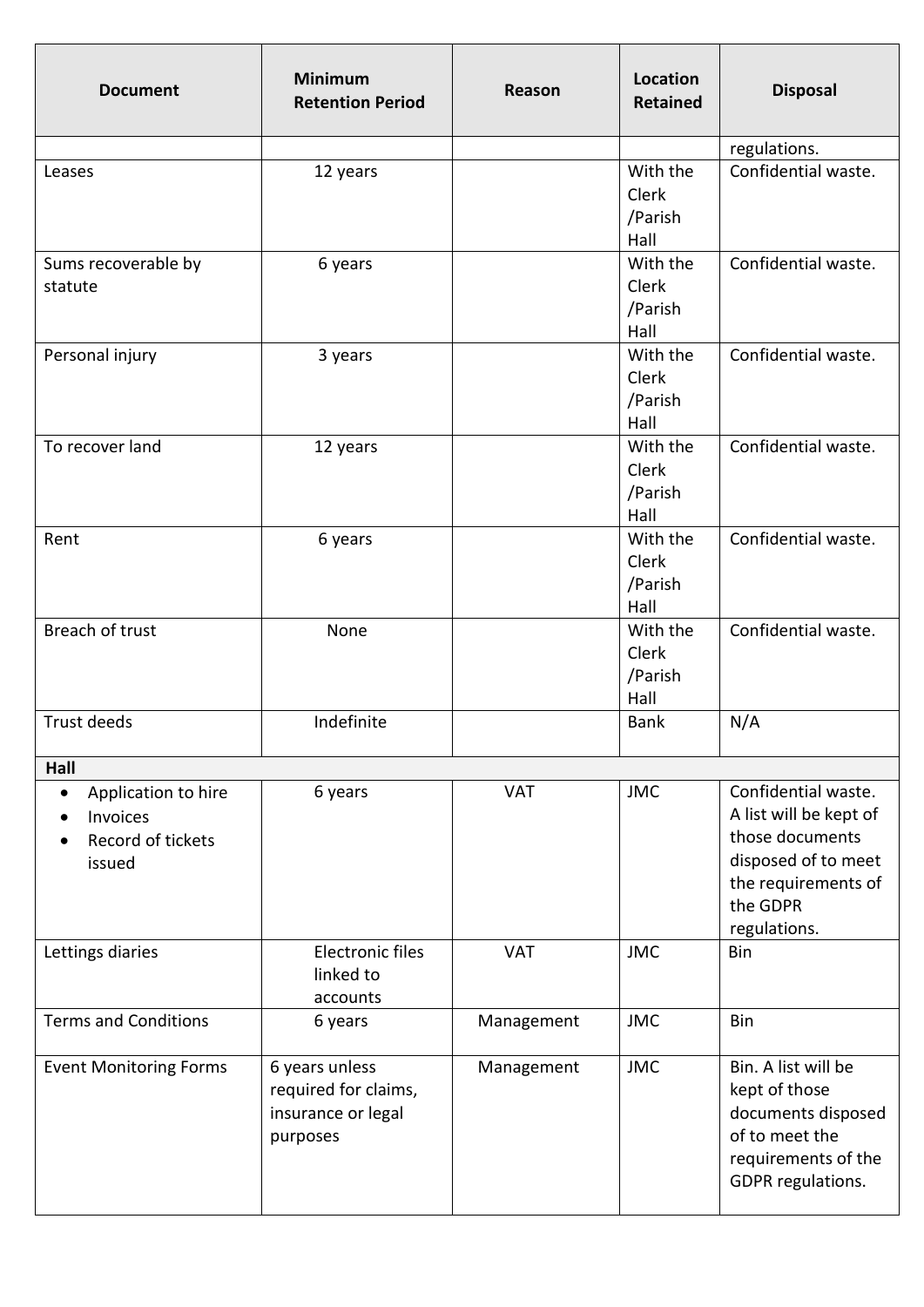| <b>Minimum</b><br><b>Document</b><br><b>Retention Period</b>                                                                                                                                                                                                                                                           |                                             | Reason                                                              | <b>Location</b><br><b>Retained</b> | <b>Disposal</b>    |
|------------------------------------------------------------------------------------------------------------------------------------------------------------------------------------------------------------------------------------------------------------------------------------------------------------------------|---------------------------------------------|---------------------------------------------------------------------|------------------------------------|--------------------|
| <b>Burial Grounds</b>                                                                                                                                                                                                                                                                                                  |                                             |                                                                     |                                    |                    |
| Register of fees collected<br>Register of burials<br>Register of purchased<br>graves<br>Register/plan of grave<br>spaces<br>Register of memorials<br>Applications for interment<br>Applications for right to<br>erect memorials<br>Disposal certificates<br>Copy certificates of grant<br>of exclusive right of burial | Indefinite                                  | Archives, Local<br>Authorities<br>Cemeteries Order<br>1977 (SI 204) | With the<br>Clerk/<br>Parish Hall  | Confidential waste |
| <b>Planning Papers</b>                                                                                                                                                                                                                                                                                                 |                                             |                                                                     |                                    |                    |
| Applications                                                                                                                                                                                                                                                                                                           | 1 year                                      | Management                                                          | With the<br>Clerk/<br>Parish Hall  | Bin                |
| Appeals                                                                                                                                                                                                                                                                                                                | 1 year unless<br>significant<br>development | Management                                                          | With the<br>Clerk/<br>Parish Hall  | <b>Bin</b>         |
| <b>Trees</b>                                                                                                                                                                                                                                                                                                           | 1 year                                      | Management                                                          | With the<br>Clerk/<br>Parish Hall  | Bin                |
| Local Development Plans                                                                                                                                                                                                                                                                                                | Retained as long as in<br>force             | Reference                                                           | With the<br>Clerk/<br>Parish Hall  | Bin                |
| <b>Local Plans</b>                                                                                                                                                                                                                                                                                                     | Retained as long as in<br>force             | Reference                                                           | With the<br>Clerk/<br>Parish Hall  | Bin                |
| Town/Neighbourhood<br>Plans                                                                                                                                                                                                                                                                                            | Indefinite - final<br>adopted plans         | Historical<br>purposes                                              | With the<br>Clerk/<br>Parish Hall  | N/A                |